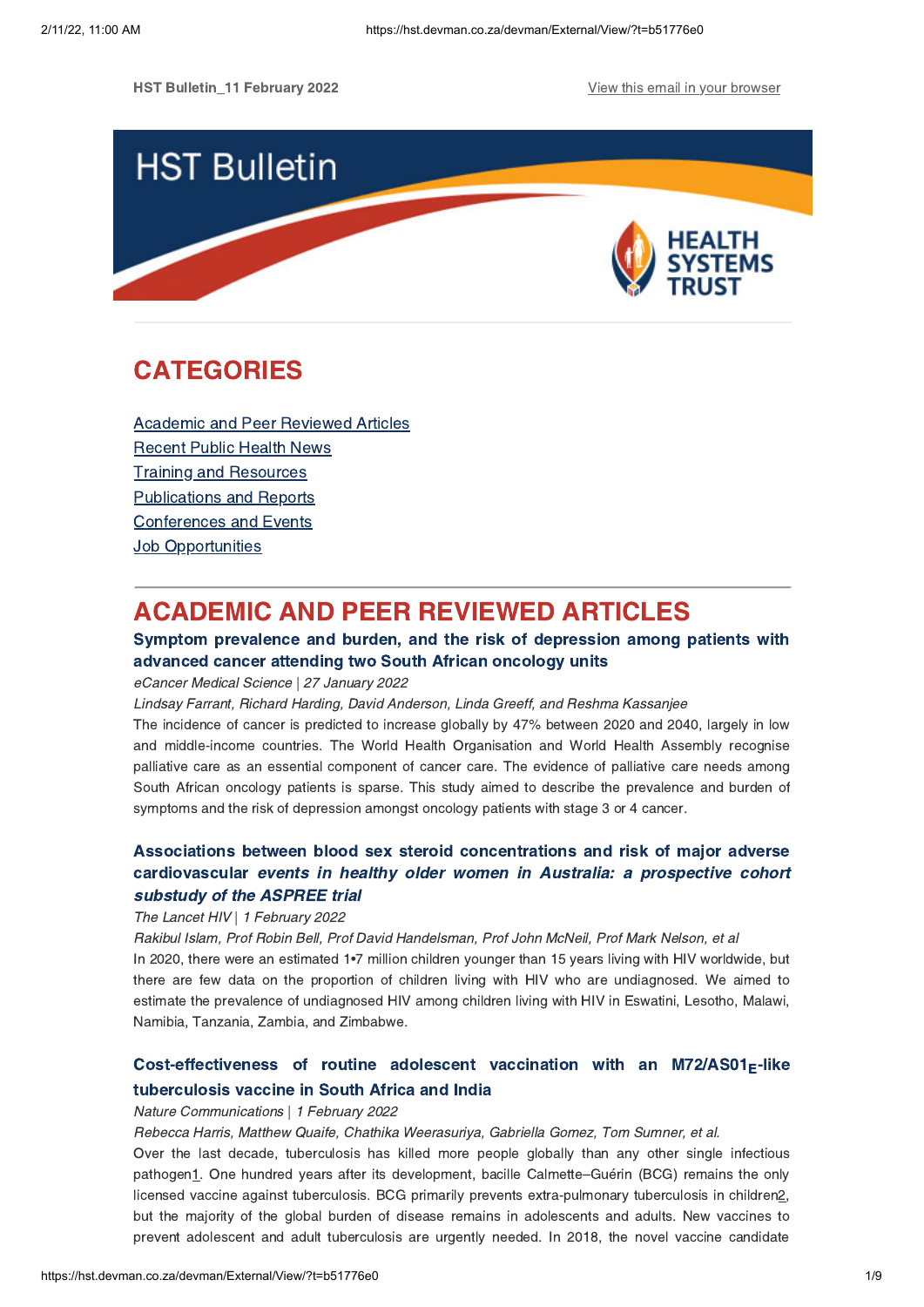$M72/AS01<sub>F</sub>$  was shown 50% (95% CI: 2–74%) efficacious in preventing pulmonary tuberculosis disease

in Mycobacterium tuberculosis (M. tuberculosis)-infected 18-50-year-olds3, and may therefore be an effective supplement to BCG. More candidates are in development4, while BCG revaccination in adolescence is also being explored5.

# Association of [SARS-CoV-2](https://hst.devman.co.za/devman/external/?t=44deeda0) Infection With Serious Maternal Morbidity and Mortality

## From Obstetric Complications JAMA Network | 7 February 2022

Torri Metz, Rebecca Clifton, Brenna Hughes, Grecio Sandoval, William Grobman, et al

Importance: It remains unknown whether SARS-CoV-2 infection specifically increases the risk of serious obstetric morbidity.

Objective: To evaluate the association of SARS-CoV-2 infection with serious maternal morbidity or mortality from common obstetric complications.

Conclusions and Relevance: Among pregnant and postpartum individuals at <sup>17</sup> US hospitals, SARS-CoV-2 infection was associated with an increased risk for a composite outcome of maternal mortality or serious morbidity from obstetric complications.

# What recently graduated [podiatrists](https://hst.devman.co.za/devman/external/?t=b2d01587) think of rural work, and how services are responding: a qualitative study

## Remote and Rural Health | 8 February 2022

Anna Couch, Jenni White, Belinda O'Sullivan, Terry Hainesname and Hylton Menz

Access to healthcare services should be equitable no matter where you live. However, the podiatry needs of rural populations are poorly addressed, partly because of workforce maldistribution. Encouraging emerging podiatrists to work in rural areas is a key solution. The aims were to explore (1) recently graduated podiatrists' perceptions regarding working rurally and (2) broader industry views of the factors likely to be successful for rural recruitment and retention. This study identified that recently graduated podiatrists are likely to be attracted to rural work and retained in rural areas if they foresee opportunities for career progression in stable jobs, have a background of training and living in rural areas, like the lifestyle, and are able to access appropriate professional and personal supports. Building employment that spans public and private sector opportunities might be attractive to new graduate podiatrists seeking a breadth of career options. It is also important to recognise rural generalist podiatrists for any extended scope of services they provide along with raising public awareness of the role of rural podiatrist as a core part of multidisciplinary rural healthcare teams. Future training and workforce planning in podiatry must promote podiatrists taking up rural training and work so that maldistribution is reduced.

## Estimating impact of food choices on life expectancy: A modeling study PLOS Medicine | 8 February 2022

Lars Fadnes, Jan-Magnus Økland, Øystein Haaland and Kjell Arne Johansson

Interpreting and utilizing the findings of nutritional research can be challenging to clinicians, policy makers, and even researchers. To make better decisions about diet, innovative methods that integrate best evidence are needed. We have developed a decision support model that predicts how dietary choices affect life expectancy (LE).

# 'TB is a disease which hides in the body': Qualitative data on [conceptualisations](https://hst.devman.co.za/devman/external/?t=6a806b0e) of tuberculosis recurrence among patients in Zambia and South Africa

tuberculosis recurrence among patients in Zambia and South Africa Global Public Health | 10 February 2022

Dillon Wademan, Tila Mainga, Melleh Gondwe, Helen Ayles, Kwame Shanaube, et al

The WHO estimates 58 million people experienced one or more TB disease episodes between 2000 and 2018. These 'former TB patients' are at greater risk of future TB infection and death than TB naïve people. Additionally, former TB patients experience social, psychological, and physiological difficulties after microbiological cure. Drawing on semi-structured interviews collected with 28 people from communities in Zambia ( $n=8$ ) and South Africa ( $n=2$ ) between October 2018 and March 2019, we describe their perceptions of having two or more TB episodes. Utilising a discursive analytic approach, we interrogated how participants conceptualise their risk of disease recurrence. Despite being surprised by subsequent TB episodes, participants utilised their bodily experiences of TB signs and symptoms alongside their experiential knowledge of health systems processes to procure timely diagnosis and care. Yet, many participants were unable to resume social and economic participation. Experiences of multiple TB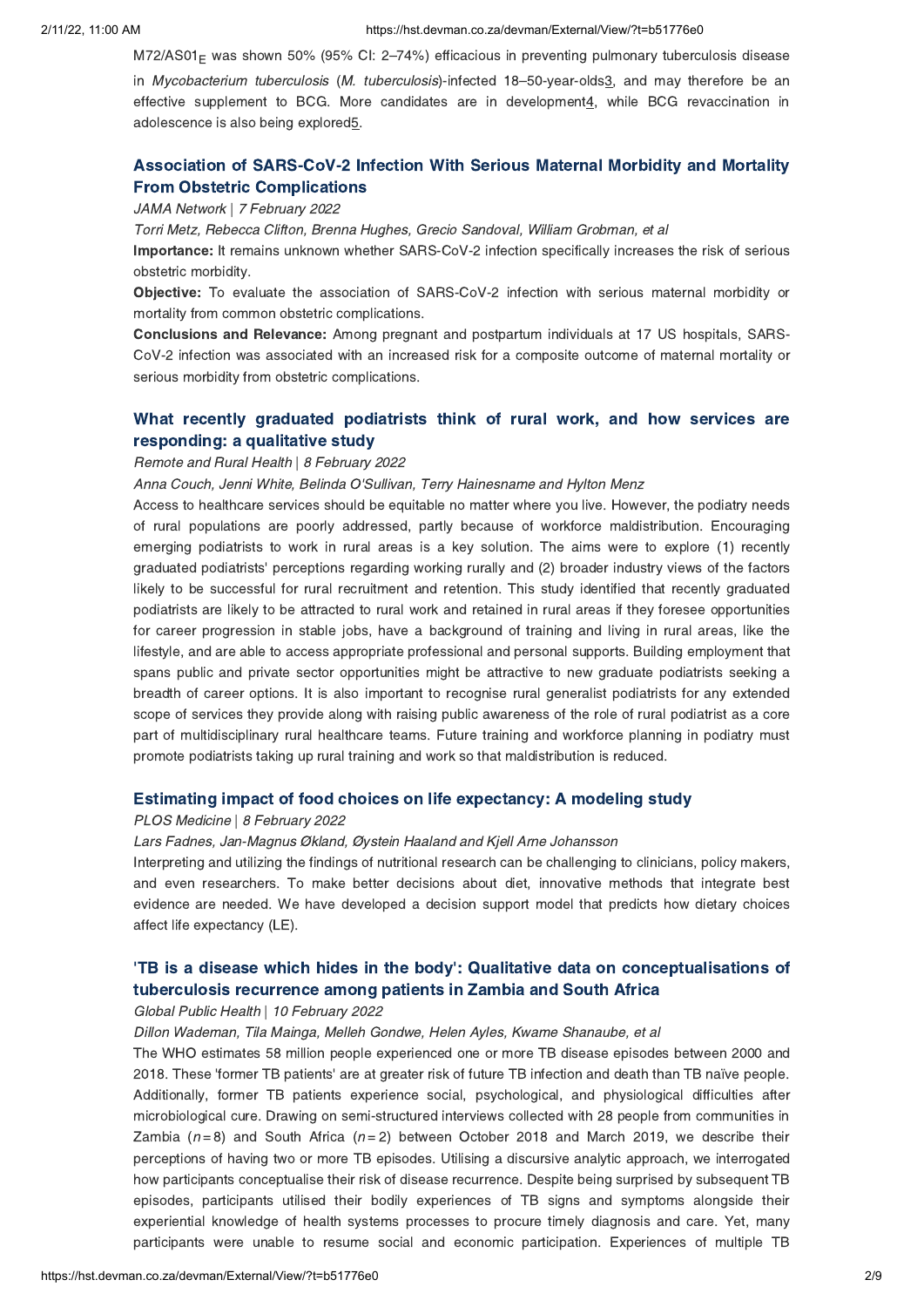episodes and correlating social, economic, and physiological vulnerabilities, challenged participants biomedical understanding of TBs curability. Through notions of dirt and 'staining', participants conceptualise TB as a sinister, malicious presence they are bound to encounter time and again. Health providers should discuss the risk of TB recurrence with patients and promote prevention, early detection, and diagnosis of TB disease.

# Predictors of low [antiretroviral](https://hst.devman.co.za/devman/external/?t=fbe5c14c) adherence at an urban South African clinic: A mixed-

## methods study South African Journal of HIV Medicine | 10 February 2022

Connor Bondarchuk, Nwabisa Mlandu, Tasneem Adams and Elma de Vries

Low adherence to antiretroviral treatment (ART) in people living with HIV (PLHIV) remains a critical issue, especially in vulnerable populations. Although ART is responsible for greatly reducing the mortality and morbidity associated with HIV, low treatment adherence continues to impact the effectiveness of ART. Considering that a high level of adherence to ART is required for the excellent clinical outcomes with which ART is often associated, understanding the complex contextual and personal factors that limit high levels of treatment adherence remains paramount. Poor adherence remains an issue in many South African communities many years after the introduction of ART.

# Towards health equity: the urgent need for upstream [intervention](https://hst.devman.co.za/devman/external/?t=c364cdab) studies in

gastroenterology and hepatology The Lancet Gastroenterology & Hepatology | 1 March 2022

Joy Liu, Nicole De Cuir, Leila Kia and Rachel Issaka

Health inequity is a major challenge to achieving broader social equity and a just society. Interventions to reduce health inequity can be directed at downstream determinants of health, such as individual healthcare needs, midstream determinants, such as neighbourhood conditions, or upstream determinants, such as structural racism and discrimination. For example, interventions to reduce inequities in colorectal cancer mortality in African-American people could include mailing reminders about faecal immunochemical tests (downstream intervention); providing patient navigation, transportation, or other direct aid to access health-care services (midstream intervention); or changing laws that redistribute power, wealth, and resources, including health insurance (upstream intervention).

# When pandemics collide: measuring the impact of [coronavirus](https://hst.devman.co.za/devman/external/?t=4a0af992) disease 2019 on people with HIV

## | 1 March 2022<br>| 1 March 2022

### Jeffrey Post, Thomas Benfield and Ian Woolley

After the emergence of the coronavirus disease 2019 (COVID-19) epidemic from Wuhan, China, in 2019 to become a global pandemic in the following year, the first and most natural questions for the HIV community have been whether there was an increased rate of acquisition of COVID-19 and if there was an increased likelihood of severe COVID-19 disease if acquired by people with HIV (PWH). Secondary questions later emerged around the influence of lockdowns and other nonpharmacological interventions on the management of HIV and COVID-19 vaccine responses in those living with HIV.

# (Return to Top)

# <span id="page-2-0"></span>**RECENT PUBLIC HEALTH NEWS**

### Highly virulent HIV variant found circulating in Europe

## Highly virulent HIV variant found circulating in Europe Nature | 3 February 2022

A highly transmissible and damaging variant of HIV has been circulating in the Netherlands for decades, researchers have found. An analysis of more than 100 infected people suggests that the variant boosts the number of viral particles in a person's blood, making them more likely to transmit the virus. The variant also seems to lead to a reduction in immune cells called CD4 T cells, so infected people are at risk of developing AIDS much more rapidly than those with other versions of HIV. The emergence of a more virulent form of HIV is "a reason to stay vigilant", but it's not a public-health crisis. The mutations found in the new variant don't make it resistant to existing HIV drugs, says Joel Wertheim, an evolutionary biologist and molecular epidemiologist at the University of California San Diego. "All of the tools in our arsenal should still work," he says.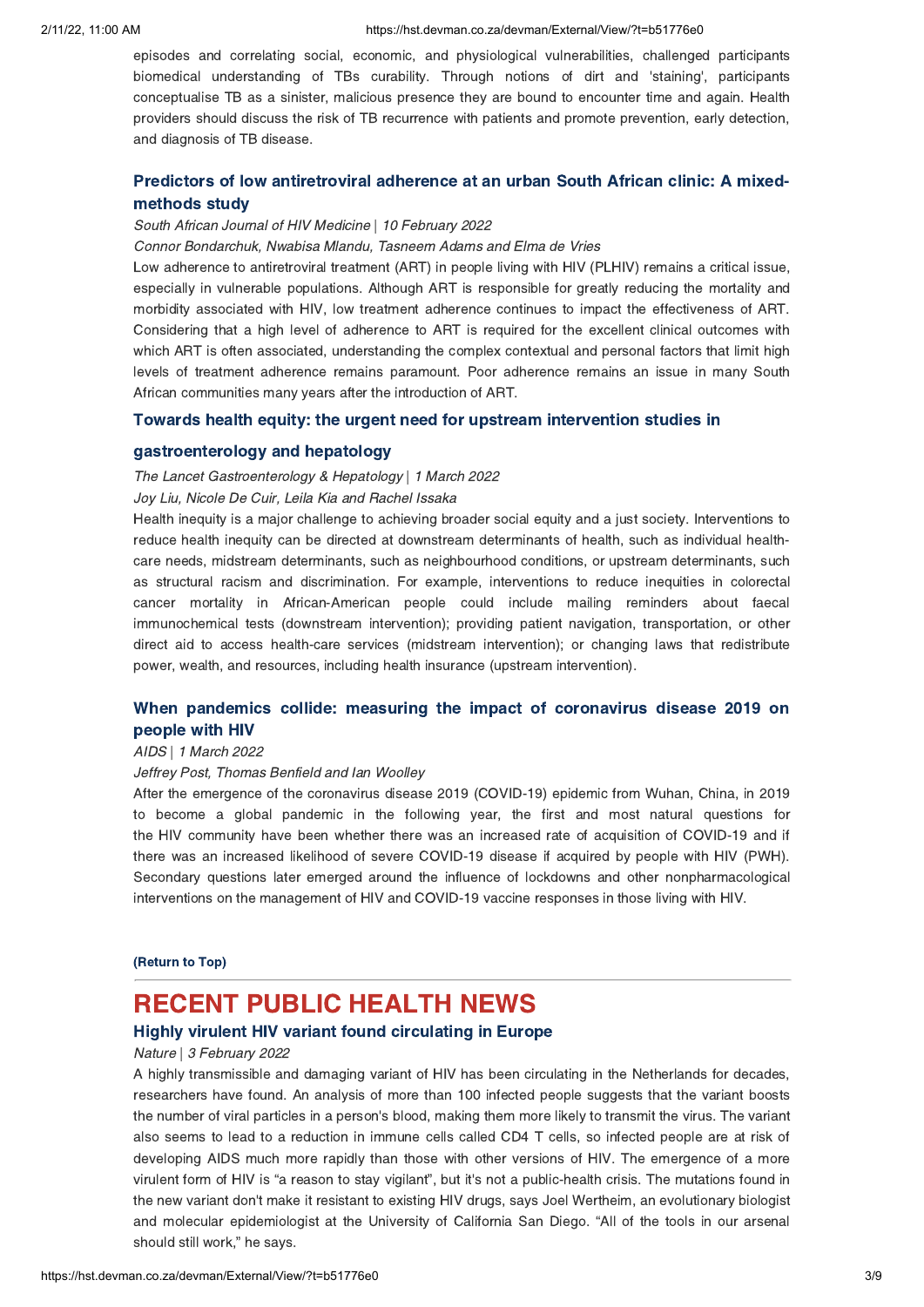## UCT News | 3 February 2022

The University of Cape Town's (UCT) Professor Lynette Denny – a global expert on cervical cancer – speaks to The Conversation Africa about the drivers of cervical cancer and how to close the care gap. Most (90%) new cervical cancer cases and deaths are in low- and middle-income countries. What are the key factors driving this? Cancer of the cervix is a disease of inequity of access to healthcare. It is an almost entirely preventable disease. Here's why. The natural history of cervical cancer begins with infection of the cervix with certain types of human papillomavirus (HPV). Over 200 types of HPV have been described over the last 40 or so years. About 40 are associated with infection in the genital tract of men and women. Of these 40 types, about 14 types are associated with cancers of the anus or genitals, particularly cervical cancer. These are known as the high-risk types. Types 16 and 18 of HPV are the most common and account for over 70% of cervical cancers globally. The majority of people who acquire HPV infection won't have any symptoms and will get over the infection without any serious problem. But they can still pass the infection on to others.

# Supporting [health-care](https://hst.devman.co.za/devman/external/?t=a2ef5c2f) providers to make positive change: WHO launches new training tools on female genital mutilation prevention and care

## World Health Organization | 3 February 2022

Two new tools are being been launched by WHO and HRP to help health care providers give the best quality care to girls and women who have been subjected to female genital mutilation – and to also support global efforts to end this harmful practice and human rights violation. These are: Person-centred communication for female genital mutilation prevention: A facilitator's quide for training health-care providers and Integrating female genital mutilation content into nursing and midwifery curricula: a practical guide. Beyond healing physical hurt, health-care providers have the potential to provide support for the diverse complications that female genital mutilation can cause for girls and women – including negative physical, mental and sexual health impacts. They can also play an important role in positively influencing and changing the attitudes of people in their care to help prevent new cases of female genital mutilation. Yet health-care providers often lack the support and training they need to fulfil this potential. What is more, there has been a rising trend in recent years of so-called "medicalization" of female genital mutilation – when health-care providers themselves perform the harmful practice. The new guide, Person-centred communication for FGM prevention: a facilitator's guide for training health-care providers helps healthcare providers to examine their own values towards female genital mutilation, and to build their knowledge and skills on how to empower their clients to make decisions to stop this harmful practice.

# [Analysis](https://hst.devman.co.za/devman/external/?t=10e08416) of 20-year study finds malaria control in young children saves lives into

## adulthood<br>London School of Hygiene & Tropical Medicine | 3 February 2022

Bed nets save lives in the long run, according to a 22-year study in Tanzania which, for the first time, indicates that children who sleep under them at an early age are more likely to survive into adulthood.

The study, published in the New England Journal of Medicine, followed more than 6,700 children from 1998, tracking them again in 2019 to find out what happened to them. The results showed that survival of children who habitually slept under nets was over 40% higher compared with survival in those who slept under nets less frequently in their early childhood. Surprisingly, there are very few long-term populationbased studies in any African country. With over 6,700 participants recruited and remarkably high completeness of follow-up after 20 years, this study is particularly unusual and provides unique insight into the long-term benefits of malaria control in young children.

### Africa Has Enough COVID Test Kits [–](https://hst.devman.co.za/devman/external/?t=61b1ce75) Nkengasong

### Health Policy Watch | 4 February 2022

Dr John Nkengasong, Director of the Africa Centres for Disease Control and Prevention (Africa CDC) has told Health Policy Watch that the continent is not in short supply of COVID-19 test kits. According to him, every African country that is in need of the test supplies can get it if they want. An open letter dated 31 January that was written by concerned members of civil society, clinicians, advocates, and communities affected by COVID-19, to the World Health Organization (WHO) urged it to rapidly recommend self-testing for COVID-19. While calling on the global health body to expedite the finalisation and release of a selftesting guideline for SARS-CoV-2 infection that includes a strong recommendation in favour of widespread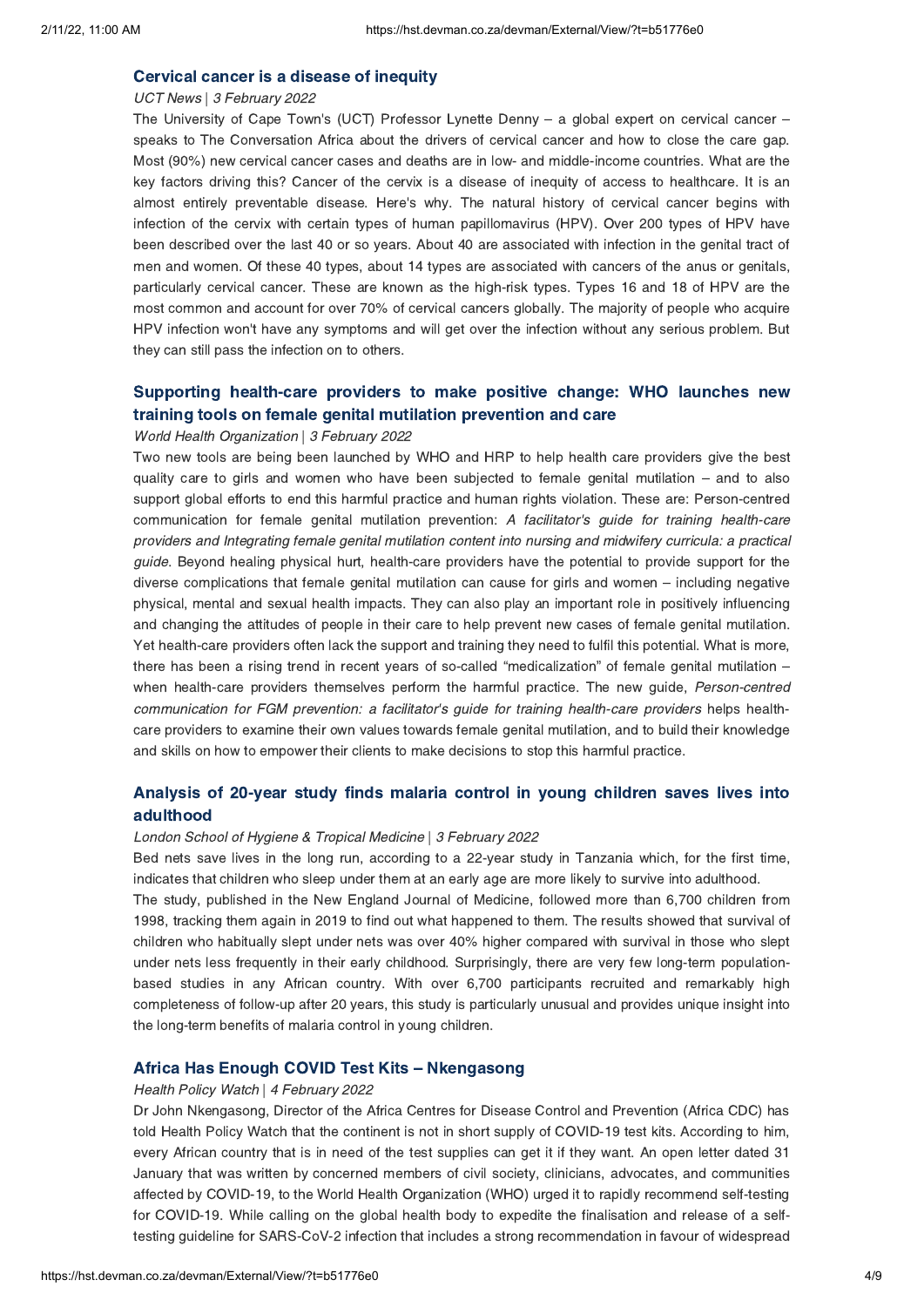access to self-testing, they noted that low- and middle-income countries (LMICs) represent nearly 85% of the global population but that only 40% of tests for COVID-19 have been used in LMICs.

# Pandemic Era Tests May Speed Hepatitis-C Detection The New York Times | 4 February 2022

A wave of diagnostics ushered in by Covid could help revive flagging efforts to eliminate the disease. The Monday after Christmas, when Kellie Trent was scheduled to pick up medication to cure her hepatitis C, it seemed like a little miracle. She was expected at the Pioneer Family Practice in western Washington State, seven months after screening positive for the blood-borne infection at a clinic that dispenses medication to treat her heroin addiction. All that time, as she underwent more tests and waited for results while in and out of residential drug treatment, addressing her hepatitis C remained out of reach. On the eve of her December appointment, her physician, Dr. Lucinda Grande, grew concerned when a storm brought four inches of snow to the region, snarling the roads. But in the end, Ms. Trent did not show up because she landed in jail for a few days, arrested after missing court appearances for sentencing on a misdemeanor assault charge, according to court records.

## World Health Organization | 6 February 2022

The President of the International Olympic Committee (IOC) Thomas Bach and World Health Organization (WHO) Director-General Tedros Adhanom Ghebreyesus met during the Olympic Winter Games Beijing 2022 to discuss ways to further strengthen collaboration between their two organisations. The meeting took place after the WHO Director-General ran with the Olympic Torch on the day of the Opening Ceremony, and said: "The Olympics are about, hope, solidarity, unity and peace. Especially hope to end this pandemic. I hope we will achieve the 70 per cent vaccination in each and every country around the world by mid this year, and hope the acute phase of the pandemic will be over, so that people will come together like always."

# vaping tax

## vaping tax Bhekisisa | 7 February 2022

Avaping storm's a-brewing. In December, the Treasury released a 32-page document in which they outline that they're considering taxing e-cigarettes and vapour products. But the vaping industry isn't happy with how things are unfolding. They claim that the tax might discourage smokers from switching from tobacco to products that they argue are less harmful than traditional cigarettes.Governments around the world use excise tax as a way to earn a steady income stream and to deter people from buying products that could harm their health or the environment. In South Africa, the government levies excise tax on fuel, tobacco, liquor, sugary drinks, electronics, cars and cosmetics – goods people buy often or that come with a luxury price tag.And now the state has e-cigarettes and vapour products in their sights, too.

### New HIV variant: ['](https://hst.devman.co.za/devman/external/?t=d8398726)South Africa ready to respond'

### Health-E News | 7 February 2022

A local HIV expert has urged South Africans to remain calm following the recent discovery of a new highly transmissible and dangerous HIV variant.The exceptionally virulent strain, known as the 'VB variant', was identified by a group of Oxford researchers last week. But, Dr. Thembisile Xulu, Chief Executive Officer (CEO) of the South African National Aids Council (SANAC), said there is no need to panic. Responds to treatment: "Firstly, we should applaud the science community across the globe for being super alert to such developments. Such alertness is precisely what we need to respond to appropriately and timeously. The discovery of the strain should not really be a cause for alarm since it responds perfectly to the current treatment options," said Xulu. A new study published last Thursday stated that the VB Variant had been detected in 109 individuals so far. All this was discovered through a BEEHIVE study of individuals enrolled in eight cohorts across Europe and Uganda. "The research from Western Europe shows that the variant is more infectious but if people access the existing treatment early, there's no need for panic. We all should know our status early and if infected, start treatment early and stay on it. HIV testing and treatment is free at all public health facilities across the country," said Xulu.

# Africa CDC is Elevated to Status of Continental Public Health Agency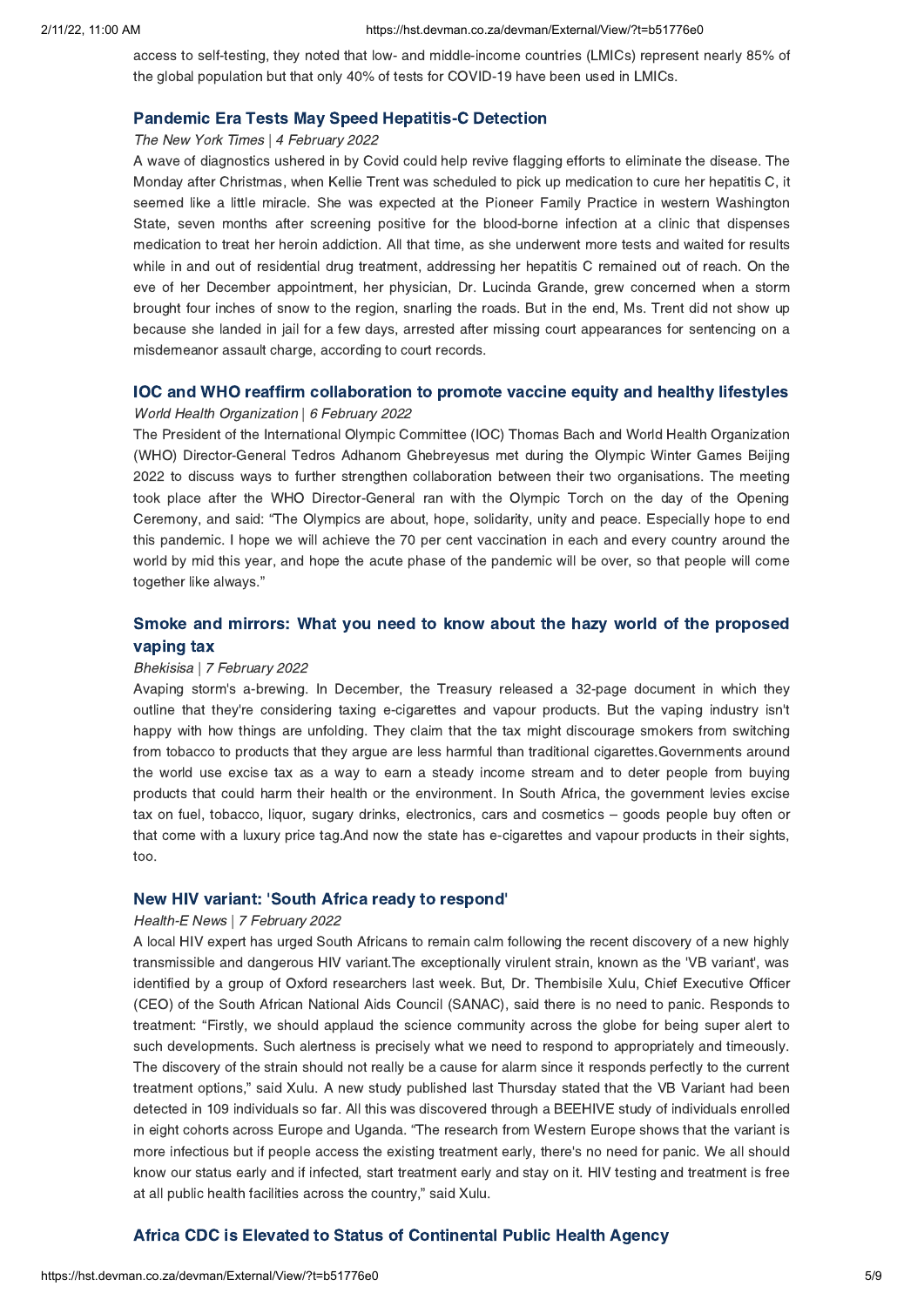### Health Policy Watch | 7 February 2022

The African Union has decided to elevate its African Centres for Disease Control and Prevention (Africa CDC) to the status of an autonomous public health agency for the continent – rather than operating simply as technical arm of the AU. "Africa CDC will now be an autonomous health agency for the continent. Until now, Africa CDC was a specialized technical institution. It will now be elevated into a full public health agency for the continent, which will be more or less autonomous," declared Dr John Nkengasong, Africa CDC's director, on Sunday, the second day of the 35th AU summit that took place over the weekend in the Ethiopian capital of Addis Ababa. The elevation of the Africa CDC – which will now report directly to Heads of State of AU Member Countries – signals the growing member state commitment to strengthening the continent's response to current and future disease outbreaks, he added. This development, Nkengasong said, is as a result of continent leaders' renewed perception of disease as a security threat for the continent, in the wake of the COVID pandemic, among other disease trends.

## STIs: Women need to keep an eye on early warning signs Health-E News | 7 February 2022

The spread of sexually transmitted infections (STIs) continues to be an urgent public health issue in South Africa. While prevention will always be better than a cure, the prevalence of STIs, especially among women, makes it important to understand early warning signs. A study conducted in 2017 showed that there was an estimated 2.3 million women – aged between 15 and 49 – infected with gonorrhoea. Almost 2 million women made up new chlamydia cases and 23 175 of syphilis. Among men of the same age, there were 2.2 million new cases of gonorrhoea, 3.9 million new cases of chlamydia, and 47 500 new cases of syphilis.

## In-depth: Where we are in the NHI legislative process and what happens next? Spotlight | 8 February 2022

This week, MPs in Parliament's Portfolio Committee on Health will sit for the 25th day of public hearings on the National Health Insurance Bill. This leg of the public hearings started on 18 May last year with around 135 stakeholders who indicated they want to make oral submissions.

## Spotlight | 9 February 2022

A new study has analysed the change in the rate of new HIV infections from 2010 to 2019. It found that the rate of new infections has almost halved. Most of this decline is due to antiretroviral medicines and condom promotion, but male medical circumcision and behaviour change after HIV diagnosis have likely had a small role too. Our new study, published ahead of print in the Journal of Acquired Immune Deficiency Syndromes, estimates that HIV incidence in South African adults has declined by 47% between the start of 2010 and the start of 2019. HIV incidence, the rate at which new HIV infections occur, is an important indicator of the impact that HIV programmes are having. The halving of HIV incidence rates represents encouraging progress in South Africa's HIV response.

# Less talk, more action: South Africa's failing response to the antibiotic [resistance](https://hst.devman.co.za/devman/external/?t=25b53d91)

## pandemic<br>GroudUp | 10 February 2022

South Africa's national action plan against antibiotic resistant bacterial infections — one of the world's great health crises — remains unfunded. Seven years after commitments were made at the launch of South Africa's Antimicrobial Resistance National Strategic Framework, we are still on a list of countries which are able to celebrate having nice documents but not putting their money where their mouths are to execute them. Our government's report card reads "Must do better". The first four articles in this series on the pandemic of antibiotic resistance have explained the extent of death and illness it causes, what's driving it, and what individuals can do to try and prevent a resistant bacterial infection. But some things must be done at government level, and here we are failing dismally.

# $\overline{\phantom{a}}$

# <span id="page-5-0"></span>**TRAINING AND RESOURCES**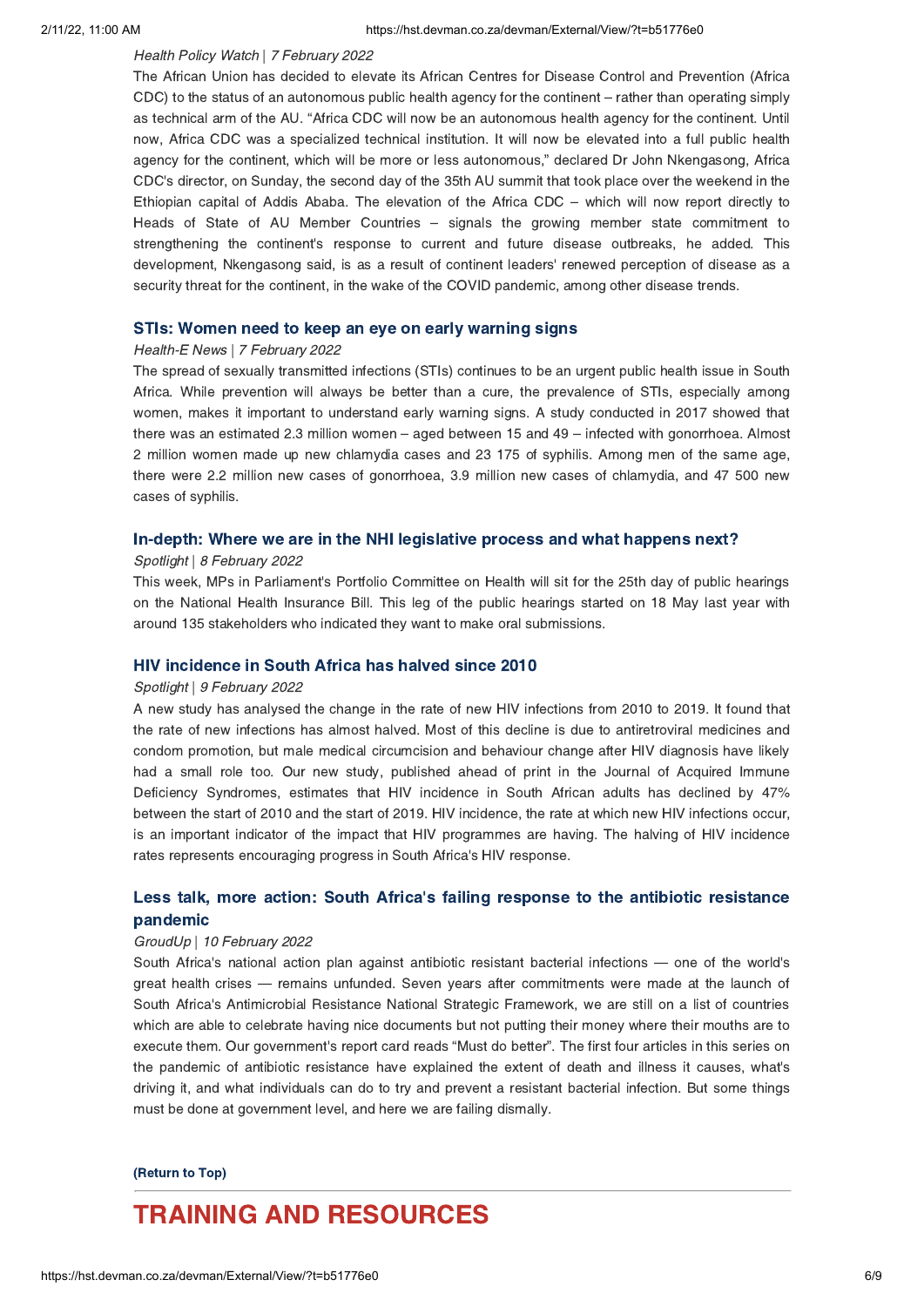Subscribe to the Health Systems Trust Bulletin The Health Systems Trust (HST) produces a weekly bulletin on Fridays focusing on key public health news, peer-reviewed journal articles and other important primary healthcare resources.

Subscribe to the Health Systems Trust 60percent HST produces a weekly online publication, 60percent, which keeps subscribers abreast with the latest news and developments pertaining to HIV-related maternal, adolescent, child and youth health. The name 60percent signifies that southern Africa is responding to a feminised HIV/AIDS epidemic, with at least 60% of those living with HIV being women.

Subscribe to 60percent by simply visiting HST's website (https://www.hst.org.za), scroll to the bottom of the page, hit the SUBSCRIBE button, and follow the prompts. Let's keep you posted!

The Health Systems Training Institute (HSTi) is the training arm of the Health Systems Trust (HST), a leading force in the South African public health sector. HST was established in 1992, on the brink of democracy in South Africa, and has since played a significant role in strengthening the national primary health system through health research, informatics, clinical support, capacity-building and training.

### (Return to Top)

# **PUBLICATIONS AND REPORTS**

### **Slide Set-Introduction to Tuberculosis**

Slide Set[—](https://hst.devman.co.za/devman/external/?t=6198644f)Introduction to Tuberculosis<br>This introduction to TB slide set is meant to be a tool for people who are not familiar with TB. It provides a basic overview of TB using plain language and visual aids. This slide set is intended for a general public audience.

Bulletin of the World Health Organization: COVID-19 policy issues World Health Organization | 1 February 2022 Viroj Tangcharoensathien and Tedros Adhanom Ghebreyesus Ending the pandemic is not a matter of chance; it's a matter of choice.

Ageism in artificial intelligence for health World Health Organization | 9 February 2022

The WHO policy brief Ageism in artificial intelligence for health examines the use of artificial intelligence (AI) in medicine and public health for older people, including the conditions in which AI can exacerbate or introduce new forms of ageism. The brief presents legal, non-legal and technical measures that can be used to minimize the risk of ageism in AI and maximize AI's benefits for older people as these technologies become more commonly used across the world.

The story of dying in the 21st century is a story of paradox. Covid-19 has meant people have died the ultimate medicalised deaths, often alone in hospitals with little communication with their families. But in other settings, including in some lower income countries, many people remain undertreated, dying of preventable conditions and without access to basic pain relief. Read the Lancet Commission on the Value of Death: www.lancet.com/commissions/value-of-death.

(Return to Top)

# <span id="page-6-0"></span>**CONFERENCES AND EVENTS**

### Launch: WHO quideline on control and elimination of human schistosomiasis

Schistosomiasis is a public health problem in tropical and subtropical regions of Africa, Asia, the Caribbean and South America. Approximately 779 million people are at risk of acquiring the infection. This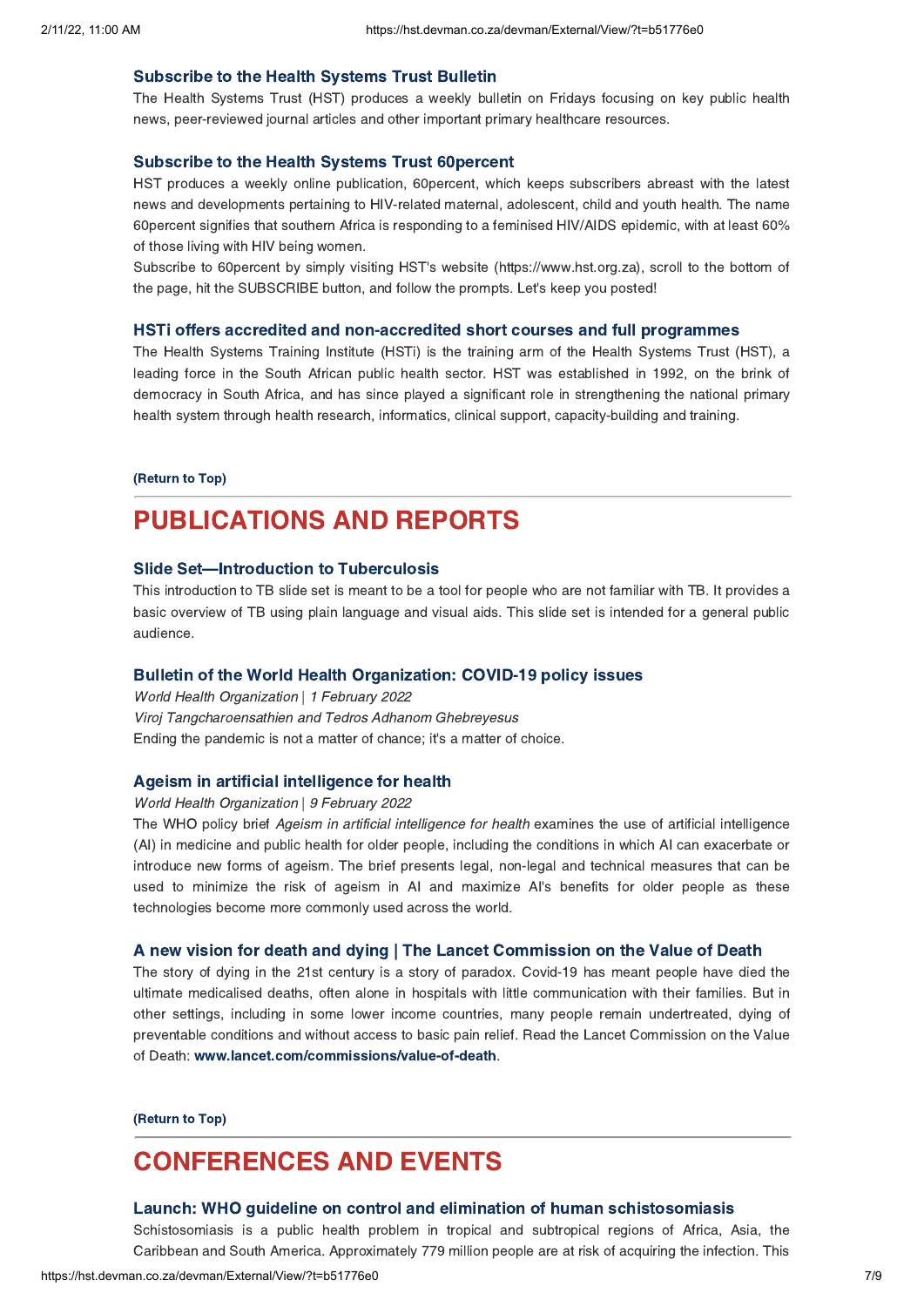guideline provides evidence-based recommendations to support countries in morbidity control and elimination of the disease as a public health problem, and to move towards interruption of transmission. This is the first WHO guidance on the evaluation of interruption of schistosomiasis transmission.

Registration link (https://who.zoom.us/webinar/register/WN\_OJtwpZJfTHyyJGq9XoXiQg[\)](https://hst.devman.co.za/devman/external/?t=49360b11).

After registering, you will receive a confirmation email containing information about joining the webinar.

# Public health and primary care; is 1+1=1?

Public health and primary care have both long been considered to be corner stones of health systems. Although both aim to improve the health of populations, they differ in target group (population vs. individual), approach (promote and prevent vs. diagnose and treat) and methods (risk reduction vs. care). Whether considering the ongoing Covid 19 pandemic, the rise in non-communicable diseases, poor mental health, or the impact of environmental changes (e.g., climate change) or demographic shifts (e.g., migration and aging), there is an urgent need for better coordination and harmonization of public health and primary care in all of these areas. In fact, could these two types of health services contravene basic mathematics and be combined into one? With this call for papers, we invite articles presenting both positive and negative examples of the collaboration and integration between public health and primary care. The Call is open from 15 December 2021 until 31 August 2022. IJPH double-blind peer-review rules and author's guidelines apply.

CDC Evaluation Fellowship Program Application for the Evaluation Fellowship Program is now open until February 22, 2022 11:59 pm EST. Register and attend one of the informational webinars for Fellow applicants to have your questions answered about the CDC Evaluation Fellowship Program and the application process.

# Date: Feb 23, 2022

### Time: 08:00 AM in Eastern Time (US and Canada)

Description: Women make up 70% of the global health workforce and 90% of all nurses, yet they only occupy 25% of health leadership positions. Nurses face complex barriers as they climb the ladder to advance in their careers. One persistent challenge is the perception of gender roles in the workplace. As a recent IntraHealth International report on nurse leadership states, nursing is perceived as a "feminine" and "nurturing" profession. The devaluation of "women's work" makes it difficult for nurses, of all genders, to secure leadership positions.

What will it take for nurses to be perceived as leaders? What will it take for nurses to perceive themselves as leaders? Join the Johnson & Johnson Center for Health Worker Innovation for a Front Line in Focus webinar that brings together frontline health workers, civil society groups, academia and more for a conversation to explore key solutions to improve access to leadership opportunities for nurses.

In a 90-minute session, this event will begin with opening remarks to set the context for a panel discussion, composed of nurses from all level/working in a variety of settings, across geographies, in discussion about the why nurse leadership is essential; barriers they face in career advancement; how they have overcome barriers; and what additional tools are needed. The panel could conclude with each panelist sharing in a sentence what makes them hopeful for the future of health.

(Return to Top)

# <span id="page-7-0"></span>**JOB OPPORTUNITIES**

Facility Team Leaders (x 2): HEALTH SYSTEMS STRENGTHENING (HSS) UNIT  $\frac{1}{2}$ Closing Date: 2022-02-16

# $\sum$ Closing Date: 2022-02-16